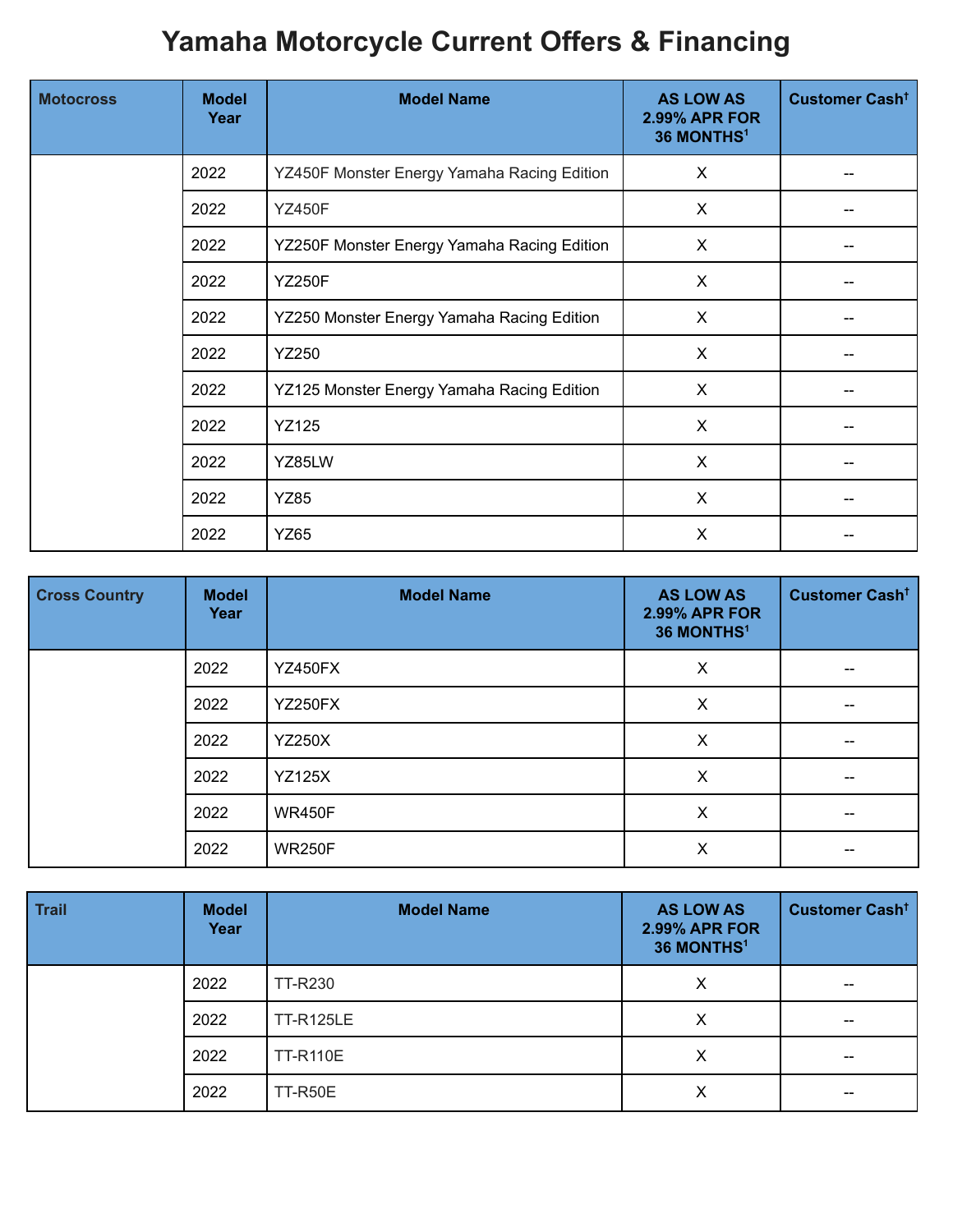|  | -97 | $\mathbf{u}$ |  | --- |
|--|-----|--------------|--|-----|
|--|-----|--------------|--|-----|

| <b>Dual Sport</b> | <b>Model</b><br>Year | <b>Model Name</b> | <b>AS LOW AS</b><br><b>2.99% APR FOR</b><br>36 MONTHS <sup>1</sup> | Customer Cash <sup>t</sup>                     |
|-------------------|----------------------|-------------------|--------------------------------------------------------------------|------------------------------------------------|
|                   | 2022                 | XT250             | Х                                                                  | $\hspace{0.1mm}-\hspace{0.1mm}-\hspace{0.1mm}$ |
|                   | 2022                 | <b>TW200</b>      | Χ                                                                  | $\hspace{0.1mm}-\hspace{0.1mm}-\hspace{0.1mm}$ |

| <b>Supersport</b> | <b>Model</b><br>Year | <b>Model Name</b>                           | <b>AS LOW AS</b><br><b>2.99% APR FOR</b><br>36 MONTHS <sup>1</sup> | Customer Cash <sup>t</sup> |
|-------------------|----------------------|---------------------------------------------|--------------------------------------------------------------------|----------------------------|
|                   | 2022                 | YZF-R1M                                     | X                                                                  |                            |
|                   | 2022                 | YZF-R1 World GP 60th Anniversary Edition    | X                                                                  |                            |
|                   | 2022                 | YZF-R1                                      | X                                                                  |                            |
|                   | 2022                 | YZF-R7 World GP 60th Anniversary Edition    | X                                                                  |                            |
|                   | 2022                 | YZF-R7                                      | X                                                                  |                            |
|                   | 2022                 | YZF-R3 World GP 60th Anniversary Edition    | X                                                                  |                            |
|                   | 2021                 | YZF-R3 Monster Energy Yamaha MotoGP Edition | X                                                                  |                            |
|                   | 2022                 | YZF-R3                                      | X                                                                  |                            |

| <b>Hyper Naked</b> | <b>Model</b><br>Year | <b>Model Name</b> | <b>AS LOW AS</b><br><b>2.99% APR FOR</b><br>36 MONTHS <sup>1</sup> | Customer Cash <sup>t</sup> |
|--------------------|----------------------|-------------------|--------------------------------------------------------------------|----------------------------|
|                    | 2022                 | <b>MT-10 SP</b>   | X                                                                  | --                         |
|                    | 2022                 | MT-10             | X                                                                  |                            |
|                    | 2022                 | <b>MT-09 SP</b>   | $\times$                                                           |                            |
|                    | 2022                 | MT-09             | X                                                                  |                            |
|                    | 2022                 | MT-07             | X                                                                  |                            |
|                    | 2022                 | MT-03             | X                                                                  |                            |

| <b>Sport Heritage</b> | <b>Model</b><br>Year | <b>Model Name</b>  | <b>AS LOW AS</b><br><b>2.99% APR FOR</b><br>36 MONTHS <sup>1</sup> | Customer Cash <sup>t</sup> |
|-----------------------|----------------------|--------------------|--------------------------------------------------------------------|----------------------------|
|                       | 2022                 | <b>Bolt R-Spec</b> | Х                                                                  | $- -$                      |
|                       | 2022                 | <b>XSR900</b>      | Χ                                                                  | $\sim$                     |